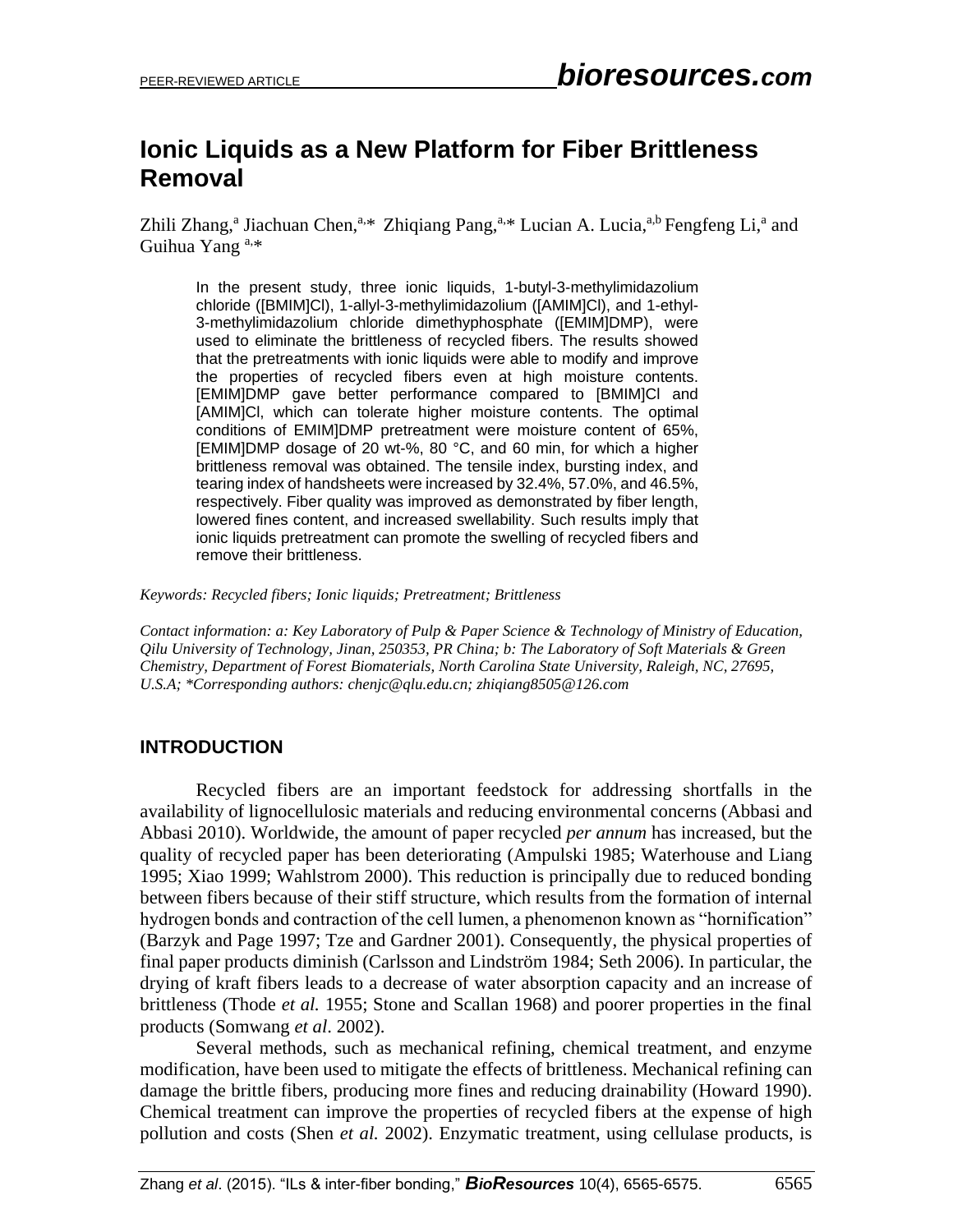generally conducted at mild conditions with low efficiency, resulting in only slight improvements (Burton 2003; Nicotra *et al.* 2004a,b; Mohandass *et al.* 2008; Witayakran *et al.* 2009; Yang *et al.* 2011). Therefore, an environment-friendly and low-cost method to remove brittleness is needed.

Ionic liquids (ILs), salts that melt near ambient temperature, demonstrate total nonvolatility, high oxidative and thermal stabilities, and possess a wide liquid temperature range. Based on such attributes, they can be regarded as green solvents for biomass. Specifically, ILs containing chloride and similar anions are able to effectively dissolve lignocellulosics by disrupting the network of recalcitrant and extensive intermolecular and intramolecular hydrogen bonds. ILs are believed to be non-derivatizing solvents for cellulose dissolution (Zhu *et al.* 2006; Fort 2007). Swatloski first demonstrated that 1 butyl-3-methylimidazolium chloride ([BMIM]Cl) can solubilize cellulose under conventional heating to dissolve up to 25 wt-% cellulose for a homogeneous solution (Swatloski *et al.* 2002), while 1-propylene-3-methylimidazolium chloride is only effective up to 5 wt-% (Ren *et al.* 2003).

Only approximately 20 kinds of ILS have been verified to dissolve cellulose effectively (Lee *et al.* 2009). 1-allyl-3-methylimidazolium ([AMIM]Cl, Structure I) and 1 butyl-3-methylimidazolium chloride ([BMIM]Cl, Structure II) show powerful dissolving abilities, while 1-ethyl-3-methylimidazolium dimethyphosphate ([EMIM]DMP, Structure III, phosphate salts) also has good dissolving power with decreased viscosity.

The increase of brittleness is considered to be an irreversible physical and chemical change in plant cell walls that leads to diminished surface area and increased crystallinity. Therefore, brittleness of recycled fibers is a limiting factor in their effective utilization. In previous studies, ILs were found to effectively disrupt hydrogen bonds (Pang *et al.* 2013). However, high water content during pretreatment process has been shown to have a detrimental effect on the performance of ILs. The current report shows an improved performance in recycled fibers from ionic liquid(IL) pretreatment, even at high moisture contents.



**Fig. 1.** Structures of cations/anions of ionic liquids

#### **EXPERIMENTAL**

#### **Materials**

Recycled fibers were taken from a paper mill in Shandong Province, China, as feedstock. Recycled fibers used in the experiment were deinked chemical pulp. The contents of cellulose, hemicellulose and lignin were respectively 80.6%, 18.4%, and 2.2%. The feedstock was repulped using a H-272M Formax Micro-Maelstrom high-consistency hydropulper (Dover, NH) in a lab at a consistency of 10% at 60  $^{\circ}$ C for 30 min.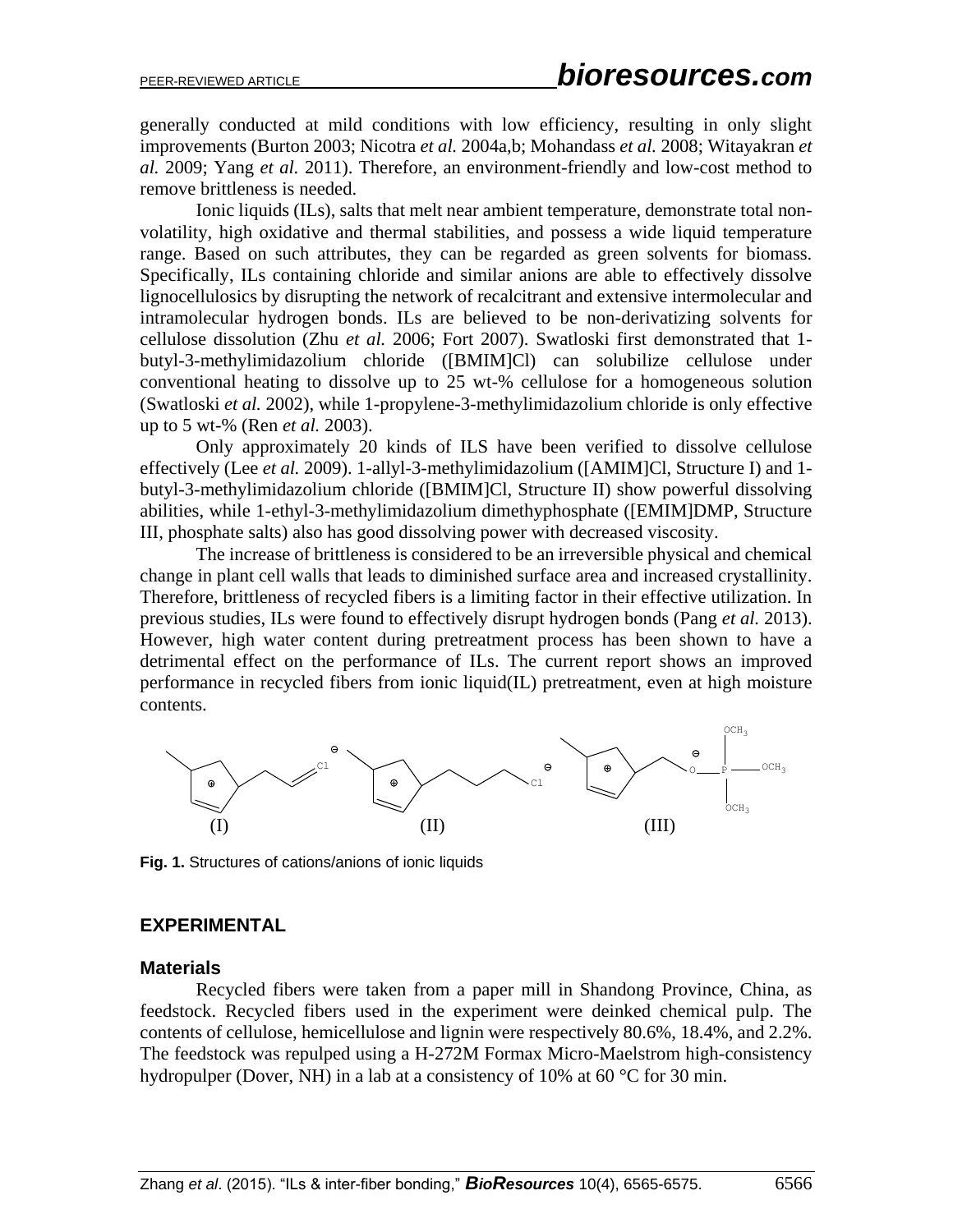The ILs of [AMIM]Cl, [BMIM]Cl, and [EMIM]DMP, with purities of ca. 99.0%, were purchased from Shanghai Chengjie Chemical Co., China and were used as received without further purification.

#### **Methods**

#### *Ionic liquid pretreatment*

Twenty grams of feedstock was mixed homogeneously with an IL in a polythene bag and treated at a given temperature with a residence time of 60 min. Then, 40 mL of ethanol was added to terminate the pretreatment, followed by thorough washing with water. The control group was treated with water alone in a volume commensurate to the IL used.

#### *Fiber quality analysis*

Fiber quality was analyzed using a fiber quality analyzer (FQA; Canada OpTest Company, model LDA02), to report fiber length, fines content, and width.

#### *Methods of papermaking and testing*

After pretreatment, the fibers were dispersed by a laboratory-scale defibrizer at concentration of 1.5% for 5000r without beating and diluted with water to a concentration of 0.3-0.5%. Then they were added into the automatic sheet-making apparatus to make the sheets. All of the sheets were treated at the environmental condition of constant temperature of 23  $\degree$ C and humidity of 52% for more than 24 h before the testing. The tensile, tear, and bursting indices of sheets were respectively tested according to the TAPPI Methods T494, T414, and T810.

## *FTIR analysis*

The FTIR spectra of the handsheets were recorded using a spectrophotometer (IRPretige-21, Shimadzu, Japan), scanning KBr-pellets from 4000 to 500 cm-1 .

#### *Scanning Electron Microscope (SEM)*

The sample was prepared as typically done: the freeze dried samples were spread on a circular base with double sided tape that has high conductivity and covered with a thin layer of gold. The samples were interrogated by SEM microscopy (Quanta 200, FEI) at  $4,000\times$  the original size.

## **RESULTS AND DISCUSSION**

## **Effect of Moisture Content**

Moisture content is known to significantly affect the performance of ILs. Specifically, the presence of water reduces the IL dissolving power while simultaneously maintaining the internal hydrogen bonding in the recycled fibers (Pang *et al*. 2014). Therefore, controlling moisture content during pretreatment is essential. The effects of moisture content on the physical properties of recycled pulp, *i.e.*, CSF, tensile indices, and burst indices, are reported in Fig. 2.

CSF increased with an increase of moisture content after [BMIM]Cl and [AMIM]Cl pretreatment, while the physical properties decreased. However, for [EMIM]DMP pretreatment, the CSF slightly decreased with an increase of moisture content. The tensile, tear, and bursting indices all increased and then decreased. At a moisture content of 65%,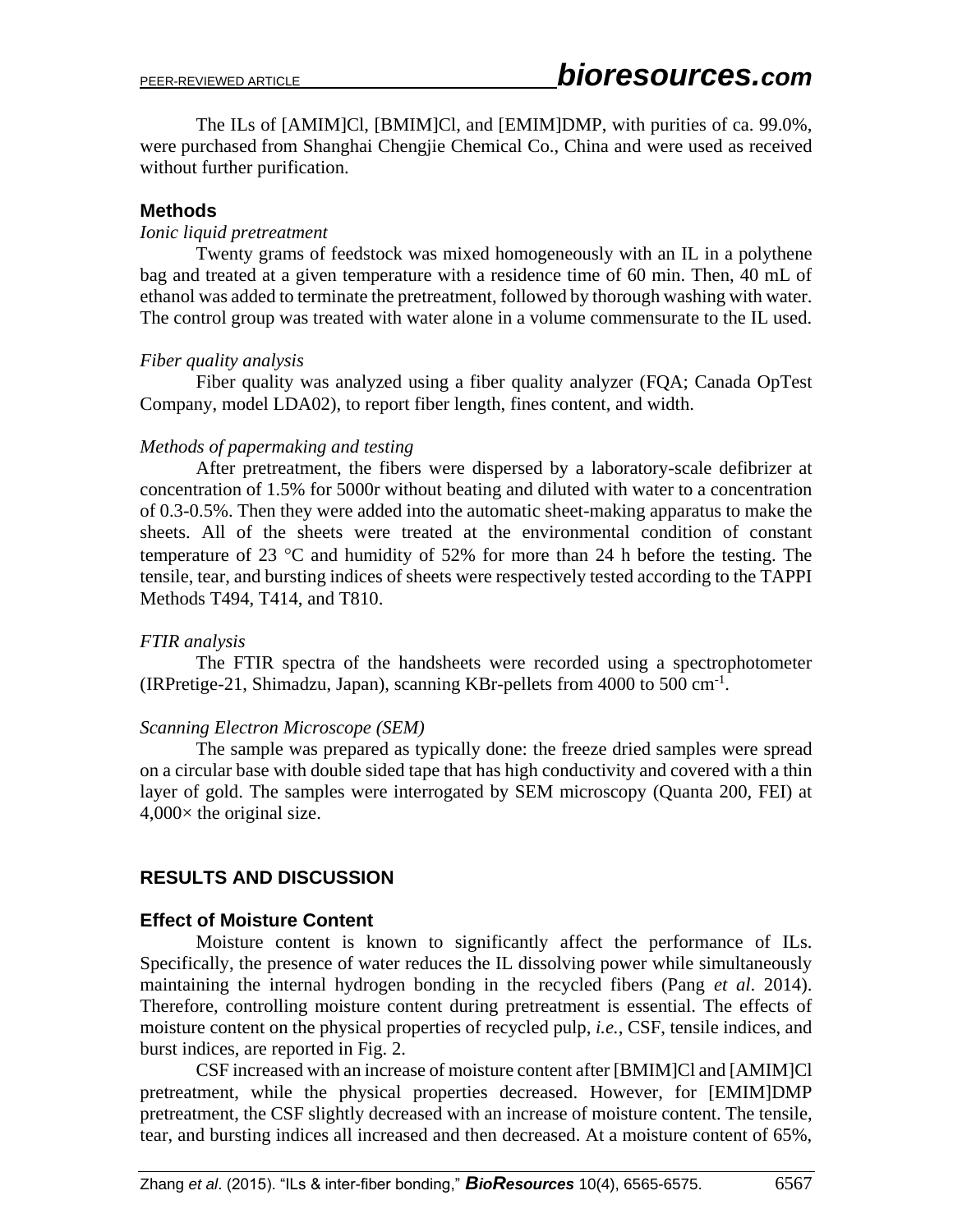the tensile, tear, and bursting indices were improved to 6.44  $N \cdot m \cdot g^{-1}$ , 0.38 mN $\cdot m^2 \cdot g^{-1}$ , and 0.23 kPa $\cdot$ m<sup>2</sup> $\cdot$ g<sup>-1</sup>. These results represent increases by 21.86%, 6.99%, and 14.33%, respectively. The improvement in physical properties demonstrated that ionic liquids can promote swelling, remove brittleness, and improve strength and toughness.



**Fig. 2.** Effect of moisture content on the physical properties of recycled fibers; the pretreatment was conducted at an IL concentration of 30 wt-% (based on oven-dried pulp) at 60 °C for 60 min

The improvements were not obvious when the moisture content was below 50%, which may be due to the high consistency, resulting in poor dispersion and stirring. Compared to that of [BMIM]Cl and [AMIM]Cl, the optimal properties of recycled fibers from [EMIM]DMP pretreatment were obtained at moisture contents up to 65% (Table 1). A decrease in pulp freeness value occurred at high levels of hydrogen bonds cleavage caused by fiber swelling. In addition, reducing the moisture of the recycled pulps can consume a large amount of energy, especially in the case of pulps with low moisture contents.

Moreover, flocculation occurred when the moisture content was lower than 50%. Such flocculation resulted in the formation of bridges among the recycled fibers, such that it was difficult to disperse pulp or fasciculi into single fiber during the defibering process, consequently leading to inferior uniformity of formation of the papers. After ILs pretreatment, the recycled fibers were partly oxidized, and also a part of fines were dissolved into the aqueous phase, both of these would loosen the fibers to facilitate easy separation. In other words, the treatment decreased the bonding between fibers.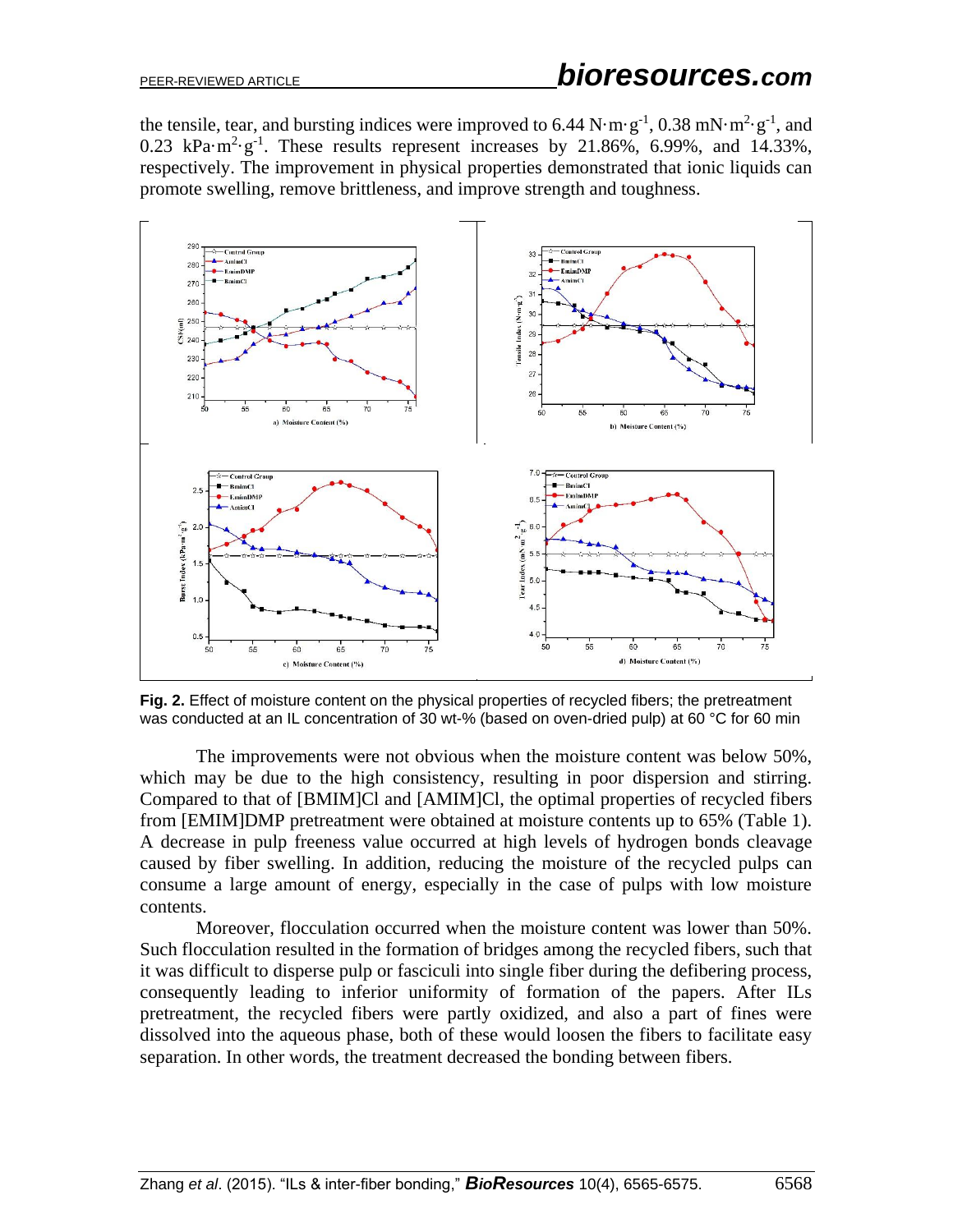## **Effect of IL Dosage**

Having a sufficient dosage of ILs is critical for the dissolution of lignocellulose. However, overdosage can destroy the structure of recycled fibers, and the cost of IL recovery or regeneration can increase. The effect of [EMIM]DMP dosage on pretreatment is shown in Fig. 2. When the dosage of [EMIM]DMP was increased from 5 to 50 wt-%, the CSF values decreased from 297 to 230 mL, which indicated that a high level of cellulose swelling was achieved. When the [EMIM]DMP dosage was 20 wt-%, the tensile and tearing indices reached maximum values of  $34.26$  N·m/g and  $5.88$  mN·m<sup>2</sup>·g<sup>-1</sup>, respectively. The burst index and folding endurance gradually increased with an increase of [EMIM]DMP dosage.



**Fig. 3.** Effect of IL dosage on the physical properties of the recycled fibers; pretreatment was conducted at a moisture content of 65% at 60 °C for 60 min

## **Effect of Temperature**

The dissolution and regeneration rates of fibers increased at high temperatures, and degradation also occurred at the same time. A high pretreatment temperature led to severe fiber degradation with a decrease of physical strength and fiber quality. When the temperature was increased from 60 to 80 °C, the physical properties increased substantially (Fig. 4). However, reduction in physical properties was observed when the pretreatment temperature was increased to 90 °C.

Comparisons were made between different ionic liquids (Table 1). It can be seen from Table 1 that, compared to the control group, the freeness, tensile index, tearing index, and bursting index were improved 43.32%, 32.45%, 46.47%, and 56.95%, respectively, and the folding resistance was increased to 10 times that of the control. The ionic liquid pretreatment might decrease fiber shortening or fiber curl, allowing for more bonding sites. In addition, fiber width increased as a result of fiber swelling. Compared to [AMIM]Cl and [BMIM]Cl, improvement of recycled fibers was achieved at lower [EMIM]DMP dosage and temperature. The order of physical properties increase was as follows: [EMIM]DMP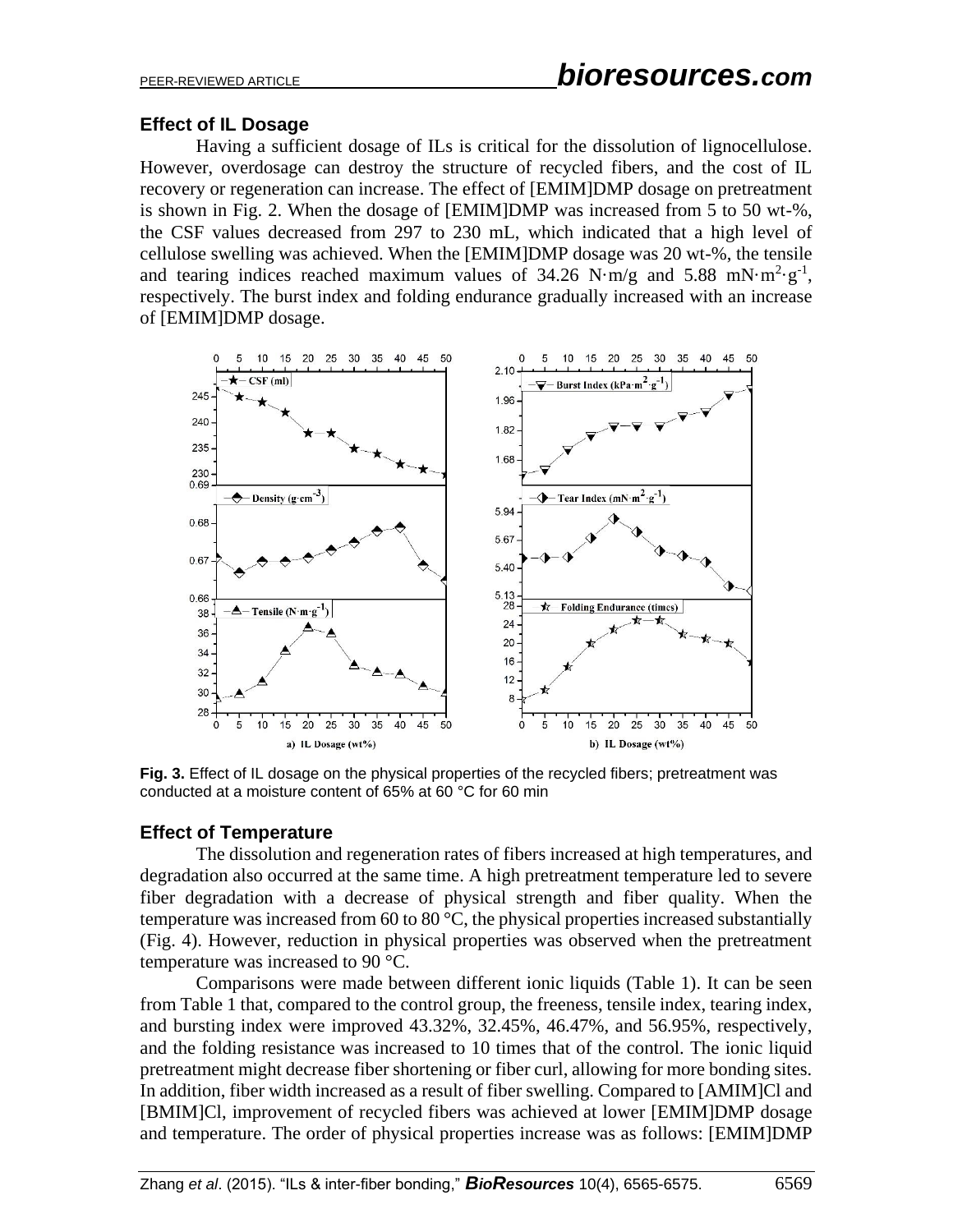> [AMIM]Cl > [BMIM]Cl. After [EMIM]DMP pretreatment, the fiber length and width had been increased by 4.50% and 3.03%, respectively, whereas the fines content decreased by 10.20% relative to the control. The effect of [EMIM]DMP was more favorable than that of other two ILs in reducing brittleness and improving physical properties.

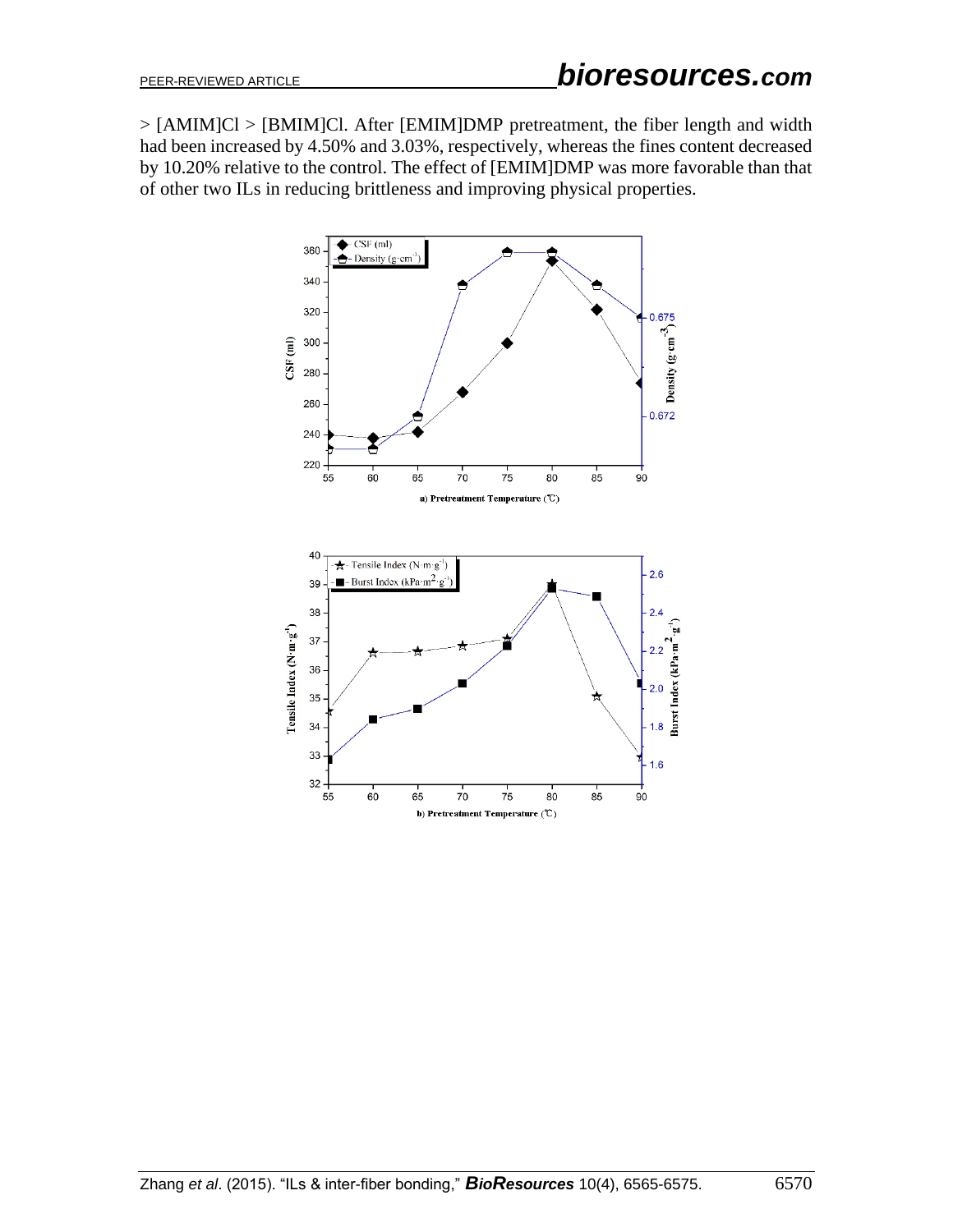

**Fig. 4.** Effect of temperature on physical properties; the pretreatment was conducted at a moisture content of 65% for 60 min with an [EMIM]DMP dosage of 20 wt-%

| ILs                           | Control group | [AMIM]CI | [BMIM]CI | [EMIM]DMP |
|-------------------------------|---------------|----------|----------|-----------|
| Dosage (wt%)                  | --            | 25       | 30       | 20        |
| Temperature (°C)              | --            | 85       | 85       | 80        |
| Fiber length (mm)             | 0.555         | 0.569    | 0.561    | 0.580     |
| Fiber width $(\mu m)$         | 16.5          | 16.7     | 16.6     | 17.0      |
| Fines content (%)             | 48.01         | 46.52    | 46.98    | 43.11     |
| CSF (mL)                      | 247           | 360      | 375      | 354       |
| Tensile index $(N \cdot m/g)$ | 29.46         | 28.85    | 26.74    | 39.02     |
| <b>Bursting index</b>         | 1.61          | 2.08     | 1.84     | 2.53      |
| (kPa·m <sup>2</sup> /g)       |               |          |          |           |
| Tearing index $(N·m/g)$       | 5.49          | 7.09     | 7.93     | 8.05      |
| Folding endurance             | 8             | 61       | 45       | 82        |
| (times)                       |               |          |          |           |

**Table 1.** Physical Properties of Handsheets Pretreated with Various ILs

#### **Infrared Spectroscopy**

FT-IR spectra were used to identify changes in the functional groups of the recycled fibers (Fig. 5). The peak of C=C stretching vibration in benzene occurs at  $1510 \text{ cm}^{-1}$ , which was unchanged after IL pretreatment, so it was selected as the internal standard. Correspondingly, the absorbance of the other peaks were expressed relative to the absorbance at 1510 cm-1 (Yang *et al.* 2013). Compared to the control group, the relative absorbance of the band at  $3404 \text{ cm}^{-1}$  increased  $4.50\%$ , which indicated a high level of exposed hydroxyls to promote fiber bonding and ultimately addressing the adverse effects of brittleness. A comparison of the samples revealed that minor chemical changes occurred during ILs pretreatment process.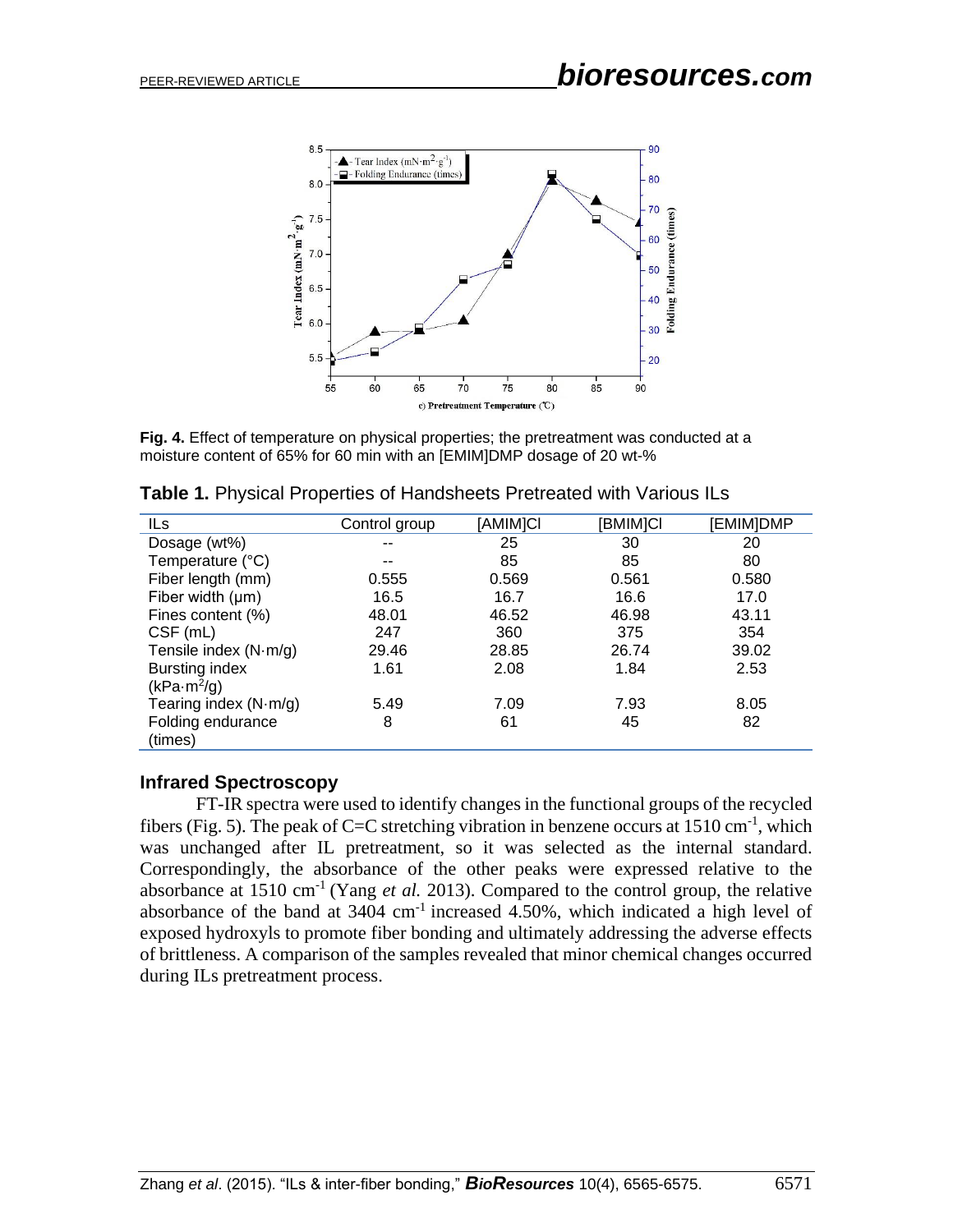

**Fig. 5.** FTIR spectra of (A) the control group and (B) the sample pretreated with [EMIM]DMP; pretreatment was conducted with a moisture content of 65% at 80 °C for 60 min at a dosage of 20 wt-%

#### **SEM**

The experimental samples were characterized by SEM (Fig. 6). As can be seen from Fig. 6, the smooth surface of the control group showed that part of fines would lie down and become attached closely to the fiber surface after repeated recycling. This would reduce the water-holding ability of the recycled fibers. On the other hand, the contraction of the cell lumen of recycled fibers (called hornification) would further decrease the waterholding ability. However, there was a greater degree of fibrillation on the surfaces of pretreatment fibers, which indicated that ILs treatment could promote fibrillation and the combination between fibers, thus increasing the physical properties of the paper. These changes on the fibers surface were conducive for fibers to absorb water and then to reduce brittleness of fibers.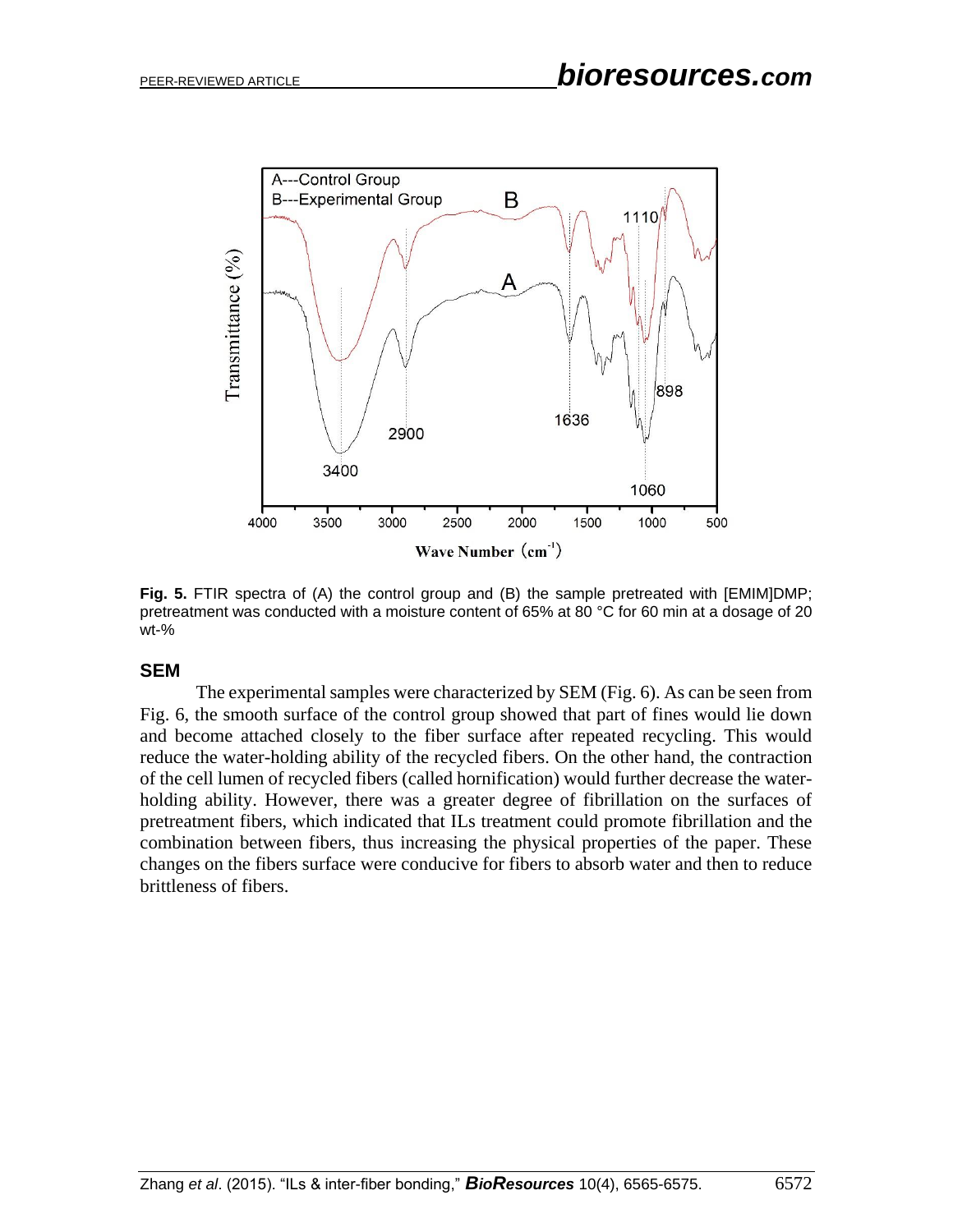

**Fig. 6.** SEM images of (A) the control group and (B) the sample pretreated with [EMIM]DMP; pretreatment was conducted with a moisture content of 65% at 80 °C for 60 min at a dosage of 20 wt-%

## **CONCLUSIONS**

- 1. Ionic liquids treatment was able to improve the bonding ability of recycled fibers of deinked chemical pulp.
- 2. The effects of the ionic liquids [BMIM]Cl and [AMIM]Cl pretreatment decreased at high moisture contents, whereas [EMIM]DMP was tolerant of high water contents, resulting in brittleness removal.
- 3. The optimal conditions for [EMIM]DMP pretreatment were moisture content of 65%, dosage of 20 wt-%, 80 °C, and 60 min, in which the optimal physical properties and brittleness removal were obtained.
- 4. The quality of recycled fibers was obviously improved after [EMIM]DMP pretreatment as demonstrated by longer fiber length, reduced fines, and optimal swellability.

## **ACKNOWLEDGMENTS**

The authors are grateful for the financial support afforded by the National Science Foundation of China (Grant No. 31270627, 31370580, 31470602) and the Talented Scientist Program of Shandong Province (BS2013HZ020).

## **REFERENCES CITED**

Abbasi, T., and Abbasi, S. A. (2010). "Biomass energy and the environmental impacts associated with its production and utilization," *Renewable and Sustainable Energy Reviews* 14(3), 919-937. DOI: 10.1016/j.rser.2009.11.006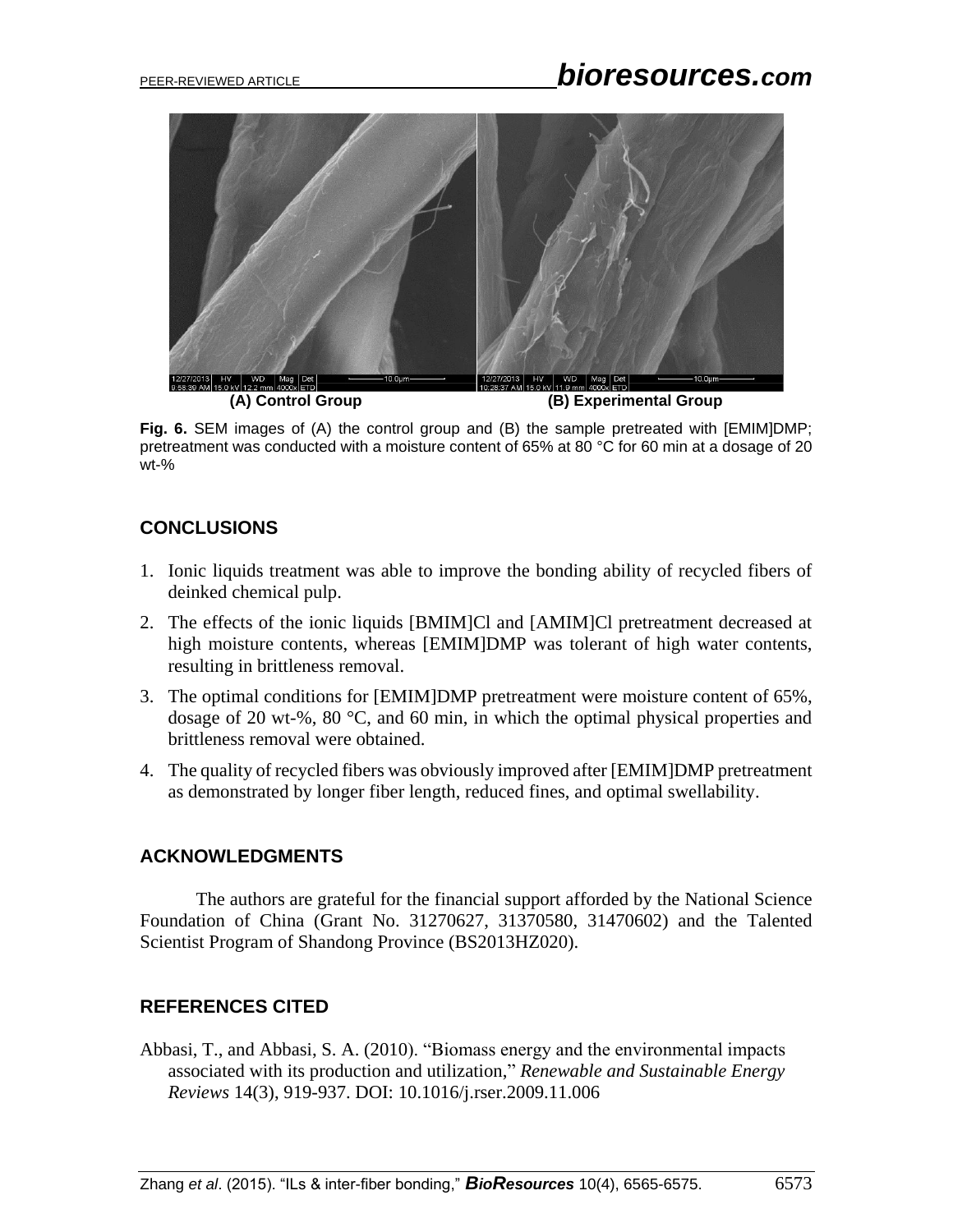- Ampulski, P. (1985). "The influence of fiber surface charge on tensile strength," Environmental Conference, Proceedings of the Technical Association of the Pulp and Paper Industry, Atlanta, Georgia, pp. 9-16.
- Barzyk, D., and Page, D. H. (1997). "Acid group topochemsitry and fibre-to-fibre specific bond strength," *Journal of Pulp and Paper Science* 23(2), 59-61.
- Burton, S. G. (2003). "Laccases and phenol oxidases in organic synthesis A review," *Current Organic Chemistry* 7(13), 1317-1331. DOI: 10.2174/1385272033486477
- Carlsson, G., and Lindstöm, T. (1984). "Hornification of cellulosic fibers during wet pressing," *Svensk Papperstidning* 87(15), 119-124.
- Fort, D. A., Remsing, R. C., Swatloski, R. P., Moyna, P., Moyna, G., and Rogers, R. D. (2007). "Can ionic liquids dissolve wood? Processing and analysis of lignocellulosic materials with 1 -butyl-3-methylimidazolium chloride," *Green Chemistry* 9(1), 63-69. DOI: 10.1039/b607614a
- Howard, R. C. (1990). "The effects of recycling on paper quality," *Journal of Pulp and Paper Science* 16(5), 143-149.
- Lee, S. H., Doherty, T. V., Linhardt R. J., and Dordick, J. S. (2009). "Ionic liquidmediated selective extraction of lignin from wood leading to enhanced enzymatic cellulose hydrolysis," *Biotechnology and Bioengineering* 102(5), 1368-1376. DOI: 10.1002/bit.22179
- Nicotra, S., Cramarossa, M. R., Mucci, A., Pagnoni, U. M., Riva, S., and Forti, L. (2004b). "Biotransformation of resveratrol: Synthesis of trans-dehydrodimers catalyzed by laccases from *Myceliophthora thermophyla* and from *Trametes pubescens*," *Tetrahedron* 60, 595-600. DOI: 10.1016/j.tet.2003.10.117
- Nicotra, S., Intra, A., Ottolina, G., Riva, S., and Danieli, B. (2004a). "Laccase-mediated oxidation of the steroid hormone 17 beta-estradiol in organic solvents," *Tetrahedron-Asymmetry* 15, 2927- 2931. DOI: 10.1016/j.tetasy.2004.06.034
- Mohandass, C., Knutson, K., and Ragauskas, A. (2008). "Laccase treatment of recycled blue dyed paper: Physical properties and fiber charge," *Journal of Industrial Microbiology & Biotechnology* 35(10), 1103-1108. DOI: 10.1007/s10295-008-0388-8
- Pang, Z. Q., Chen, J. C., Dong, C. H., Yang, G. H., and Liu, Y. (2013). "Improved refining properties of pulps pretreated with ionic liquids under mild conditions," *Bioresour. Technol.* 128, 813-817. DOI: 10.1016/j.biortech.2012.10.064
- Pang, Z. Q., Chen, J. C., Dong, C. H., and Yang, G. H. (2014). "Highly selective and efficient extraction of lignin in kraft pulp by aqueous ionic liquids for enhanced bleaching properties," *RSC Advances* 56(4), 29897-29900. DOI: 10.1039/C4RA05284F
- Ren, Q., Wu, J., Zhang, J., He, J. S., and Guo, M. L. (2003). "1-Allyl-3 methylimidazolium-based room temperature ionic liquid and preliminary study of its dissolving cellulose," *Acta Polymerica Sinica* 3(1), 448-451.
- Seth, R. S. (2006). "The importance of fibre straightness for pulp strength," *Pulp and Paper Canada* 107(1), 34-41.
- Shen, K. Z., Fang, G. G., Deng, Yong, J., Liu, M. S., Li, P., and Han, S. M. (2002). "Study on chemical pretreatment of secondary fiber in its property improvement," *China Pulp* & *Paper Industry* 24(1), 34-37.
- Somwang, K., Enomae, T., and Isogai, A. (2002). "Changes in crystallinity and reswelling capability of pulp fibers by recycling treatment," *Japan TAPPI Journal* 56(6), 103-109. DOI: 10.2524/jtappij.56.863